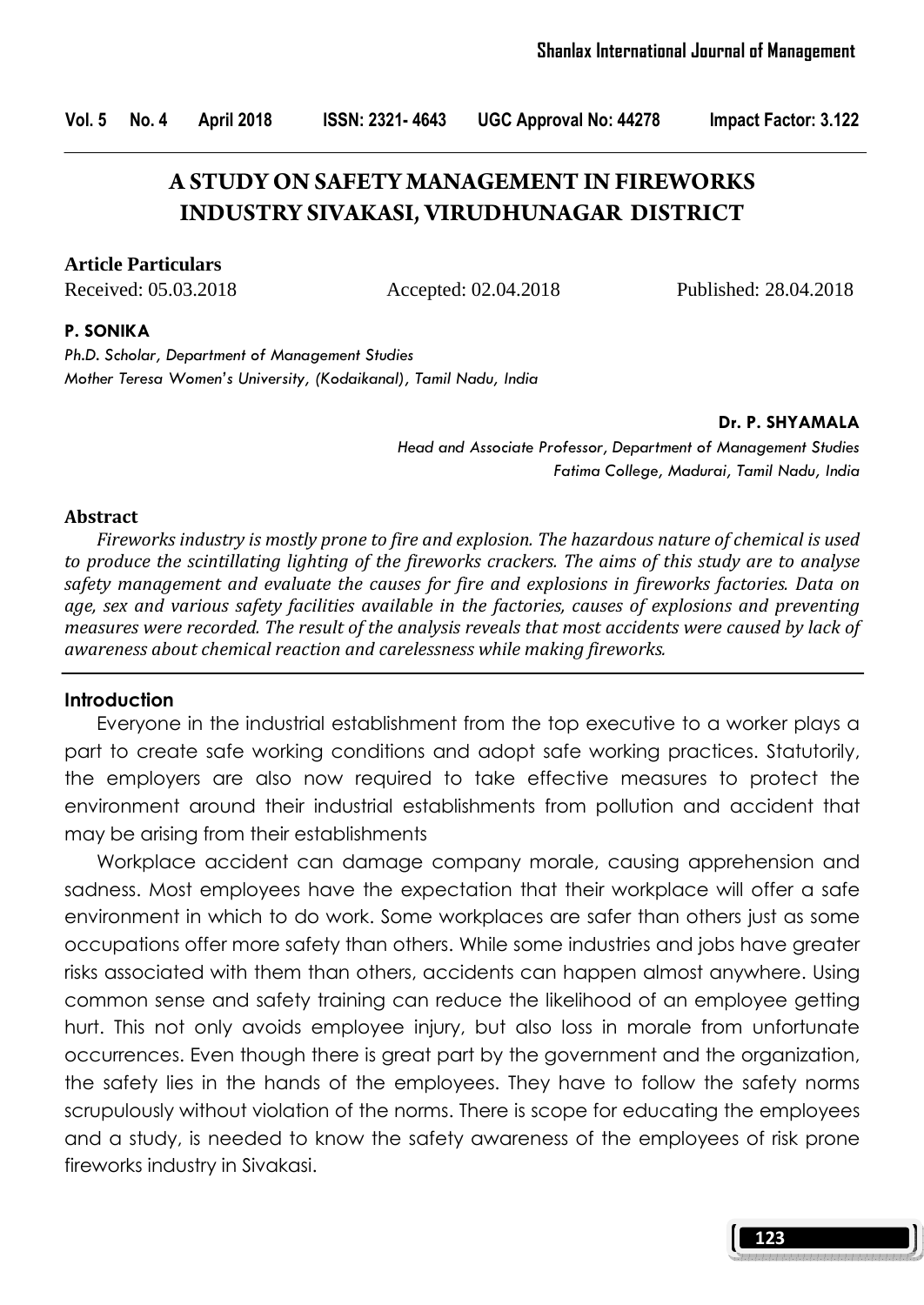## Review of Literature

Kwok wing keung (1997), in his study "Safety management training in construction industry in Hong Kong" describes the current trend of safety management training in Hong Kong. It is the great determination of the Hong Kong Government to improve health &safety of workers in the industrial under takings, in particular the construction industry. Future trends of safety management training and its implication are discussed.

 Cheyne, Oliver, Tomas and Cox (2002) conducted a study on employee attitudes towards safety in the manufacturing sector in UK. The study identified safety standards and goals, and safety management, which include personal involvement, communication, workplace hazards and physical work environment as factors that enhance safety activities in organization. The study found that a good physical working environment and employee involvement were key factors that contributed to safety activities in organizations. Safety training and safety policy are also essential determinants to enhance safety performance. Safety training is defined as knowledge of safety given to employees in order to work safely and with no danger to their well being (Law, Chan & Pun, 2006).

## Objectives of the Study

The following are the main objectives of the study:

- To understand the safety environment prevailing in the fireworks industry in Sivakasi.
- To provide suggestions in the light of findings of the study.

## Methodology

 The study has been descriptive and analytical. The research problem, objective and interview schedule have been formulated accordingly. The suggestions of the study emerge from the inference drawn from the survey of workers of the fireworks industry in Sivakasi.

## (A)Primary Data

The present study is an empirical one based on the survey method. First hand data was collected from the field through interview schedule. Data relating to the workers of the fireworks industry in Sivakasi was gathered through interview schedule. The schedule, structured was extensively pretested. Sample workers were selected by the application of simple random sampling.

## (B)Secondary Data

 The secondary data was collected from the standard text books, journals and published documents and websites.

## Sampling Design

 Simple random sample was used to select the workers of the fireworks industry in Sivakasi. A sample survey of workers in fireworks industry in Sivakasi was conducted. Thus a sample of 250 respondents were contacted. The survey was conducted during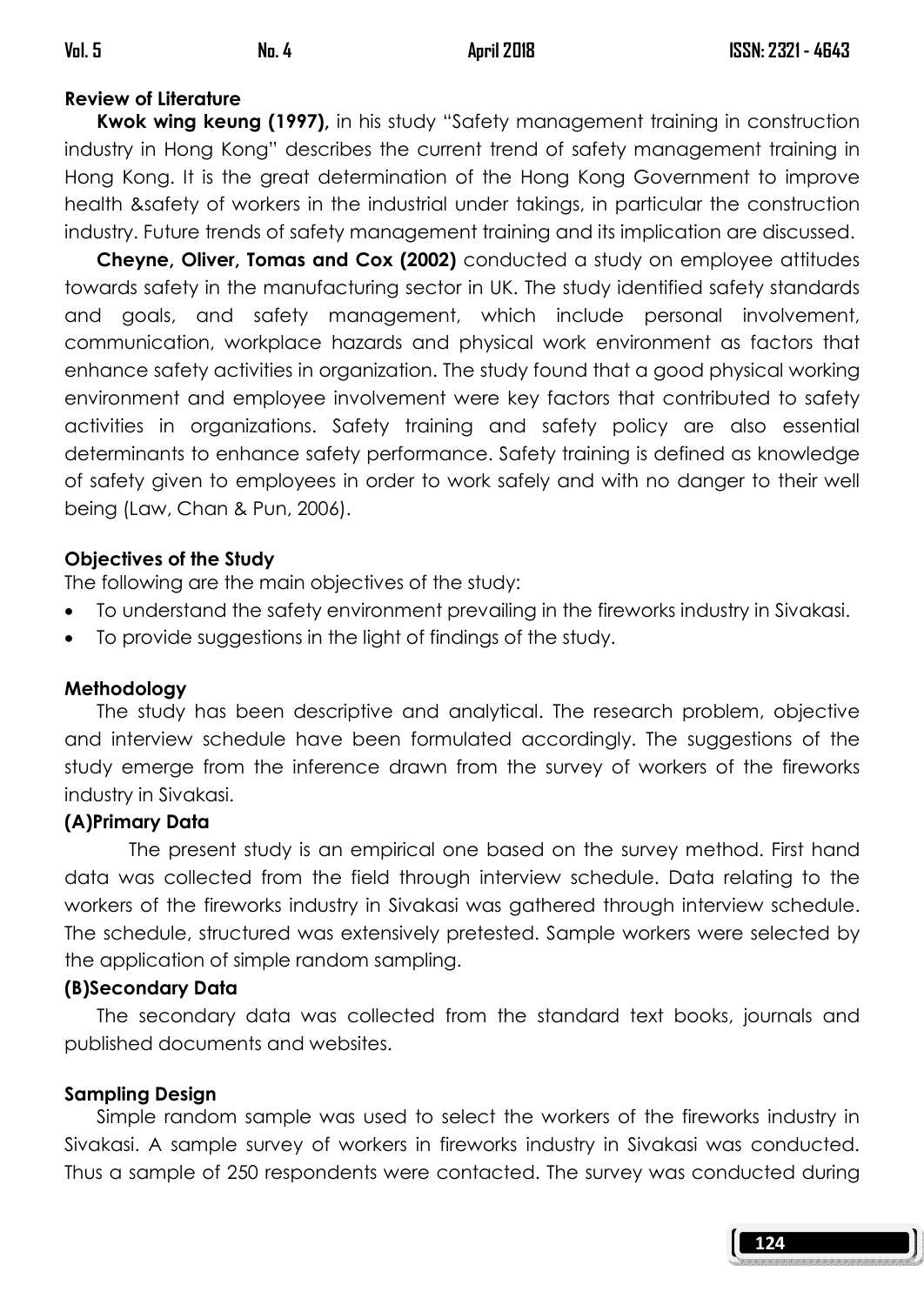January to February, 2018. The completed questionnaires were checked immediately on the spot in order to avoid revisits.

### Result and Discussion Factor Analysis

 There are many factors which lead to accident in fireworks industry. Factor analysis was performed with the objective of understanding the perception of the workers of the fireworks in Sivakasi about safety environment prevailing in their fireworks. Factor analysis is typically applied to intervally-scaled responses to questions about a particular product or service to indentify the major characteristics or factor considered to be important. In short, factor analysis assists to identify one or more sets of statements which result in highly correlated responses. The idea is, if the respondents to a set of three or more statements are highly correlated, then it is believed that the statements measure some factor, which is common to all of them.

H0: Factor analysis is not valid

H<sub>1</sub>: Factor analysis is valid

## KMO and Bartlett's Test

#### Table 1

| Kaiser-Meyer-Olkin                      | .573               |         |
|-----------------------------------------|--------------------|---------|
|                                         | Approx. Chi Square | 414.60/ |
| <b>Bartlett's Test</b><br>Of Sphericity |                    |         |
|                                         |                    |         |

 The value of Kaiser-Meyer-Olkin Measure of sampling adequacy of .573 is just adequate. The p-value (0.000) is less then the assumed value (0.05), and

so null hypothesis is rejected, and concluded factor analysis is valid. Factor, KMO coefficient .573 is found to be more than 0.5, this indicates that there is adequacy of sample and factor analysis is valid.

### **Communalities**

Table 2

| <b>Variables</b>                                        | Initial | <b>Extraction</b> |
|---------------------------------------------------------|---------|-------------------|
| Safety environment relating to building layout          | 1.000   | .592              |
| Safe access in working place                            | 1.000   | .644              |
| Safe Condition of floors, stairs, and passage           | 1.000   | .543              |
| Proper Arrangement for storage of tools and scraps      | 1.000   | .597              |
| Isolation of processes with high fire or explosive risk | 1.000   | .490              |
| Adequate means of escape in case of fire                | 1.000   | .723              |
| Sound Ventilation and lighting                          | 1.000   | .571              |
| Personal protective equipments                          | 1.000   | .661              |
| Provision of tools                                      | 1.000   | .590              |
| Safe disposal of fireworks process wastes               | 1.000   | .620              |
| Provision of fire fighting facilities                   | 1.000   | .606              |
| Good housekeeping                                       | 1.000   | .570              |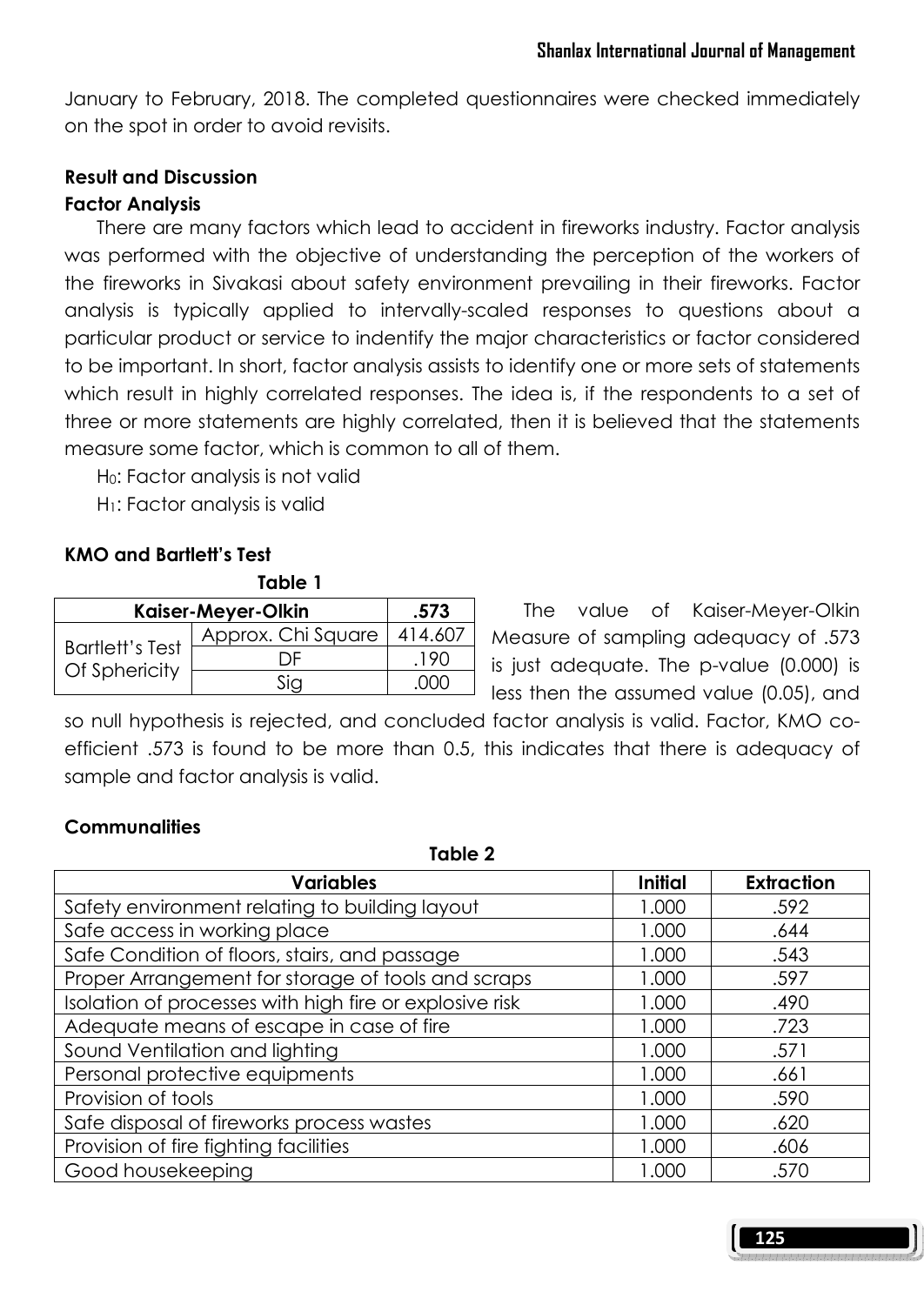| Training of new entrants             | 1.000 | .576 |
|--------------------------------------|-------|------|
| Counseling                           | 1.000 | .566 |
| Safety counselor or safety committee | 1.000 | .683 |
| Accident preventive measures         | 1.000 | .530 |
| Good Working conditions              | 1.000 | .718 |
| Working hours or overtime            | 1.000 | .445 |
| Knowledge about chemicals            | 1.000 | .520 |
| Safety rules adopted by management   | 1.000 | .638 |

### Total Variance Explained

| Component      | <b>Initial Eigen values</b> |                    | <b>Extraction Sums of Squared</b><br>Loadings |       | <b>Rotation Sums of Squared</b><br>Loadings |                   |       |                    |                   |
|----------------|-----------------------------|--------------------|-----------------------------------------------|-------|---------------------------------------------|-------------------|-------|--------------------|-------------------|
|                | Total                       | $%$ of<br>variance | <b>Cumulative</b>                             | Total | $%$ of<br>variance                          | <b>Cumulative</b> | Total | $%$ of<br>variance | <b>Cumulative</b> |
|                | 2.232                       | 11.161             | 11.161                                        | 2.232 | 11.161                                      | 11.161            | 1.751 | 8.753              | 8.753             |
| $\mathbf{2}$   | 1.919                       | 9.596              | 20.758                                        | 1.919 | 9.596                                       | 20.758            | 1.728 | 8.642              | 17.395            |
| 3              | 1.607                       | 8.033              | 28.791                                        | 1.607 | 8.033                                       | 28.791            | 1.641 | 8.203              | 25.598            |
| 4              | 1.366                       | 6.831              | 35.622                                        | 1.366 | 6.831                                       | 35.622            | .508  | 7.540              | 33.139            |
| 5              | 1.287                       | 6.437              | 42.060                                        | 1.287 | 6.437                                       | 42.060            | 1.486 | 7.428              | 40.566            |
| 6              | 1.262                       | 6.312              | 48.372                                        | 1.262 | 6.312                                       | 48.372            | 1.356 | 6.779              | 47.346            |
| $\overline{7}$ | 1.143                       | 5.716              | 54.087                                        | 1.143 | 5.716                                       | 54.087            | 1.270 | 6.350              | 53.695            |
| 8              | 1.065                       | 5.326              | 59.414                                        | 1.065 | 5.326                                       | 59.414            | 1.144 | 5.718              | 59.414            |
| 9              | .998                        | 4.989              | 64.403                                        |       |                                             |                   |       |                    |                   |
| 10             | .894                        | 4.471              | 68.874                                        |       |                                             |                   |       |                    |                   |
| 11             | .842                        | 4.212              | 73.085                                        |       |                                             |                   |       |                    |                   |
| 12             | .768                        | 3.842              | 76.928                                        |       |                                             |                   |       |                    |                   |
| 13             | .757                        | 3.787              | 80.715                                        |       |                                             |                   |       |                    |                   |
| 14             | .670                        | 3.348              | 84.063                                        |       |                                             |                   |       |                    |                   |
| 15             | .646                        | 3.230              | 87.293                                        |       |                                             |                   |       |                    |                   |
| 16             | .598                        | 2.990              | 90.283                                        |       |                                             |                   |       |                    |                   |
| 17             | .580                        | 2.900              | 93.183                                        |       |                                             |                   |       |                    |                   |
| 18             | .505                        | 2.523              | 95.706                                        |       |                                             |                   |       |                    |                   |
| 19             | .448                        | 2.240              | 97.946                                        |       |                                             |                   |       |                    |                   |
| 20             | .411                        | 2.054              | 100.000                                       |       |                                             |                   |       |                    |                   |

Table 3

**Extraction Method: Principal Component Analysis** 

 Eight factors were extracted by using principal component analysis for extraction and varimax with Kaiser Normalization method of rotation. By retaining only the variables with Eigen value greater than one, one can infer that 8.753 per cent of variance is explained by factor 1, 8.642 per cent of variance is explained by factor 2, 8.203 per cent of variance is explained by factor 3, 7.540 per cent of variance is explained by factor 4, 7.428 per cent of variance is explained by factor 5, 6.779 per cent of variance is explained by factor 6, 6.350 per cent of variance is explained by factor 7, 5.718 per cent of variance is explained by factor 8. These details are presented in Table 3, and one could see that a cumulative variance explained of